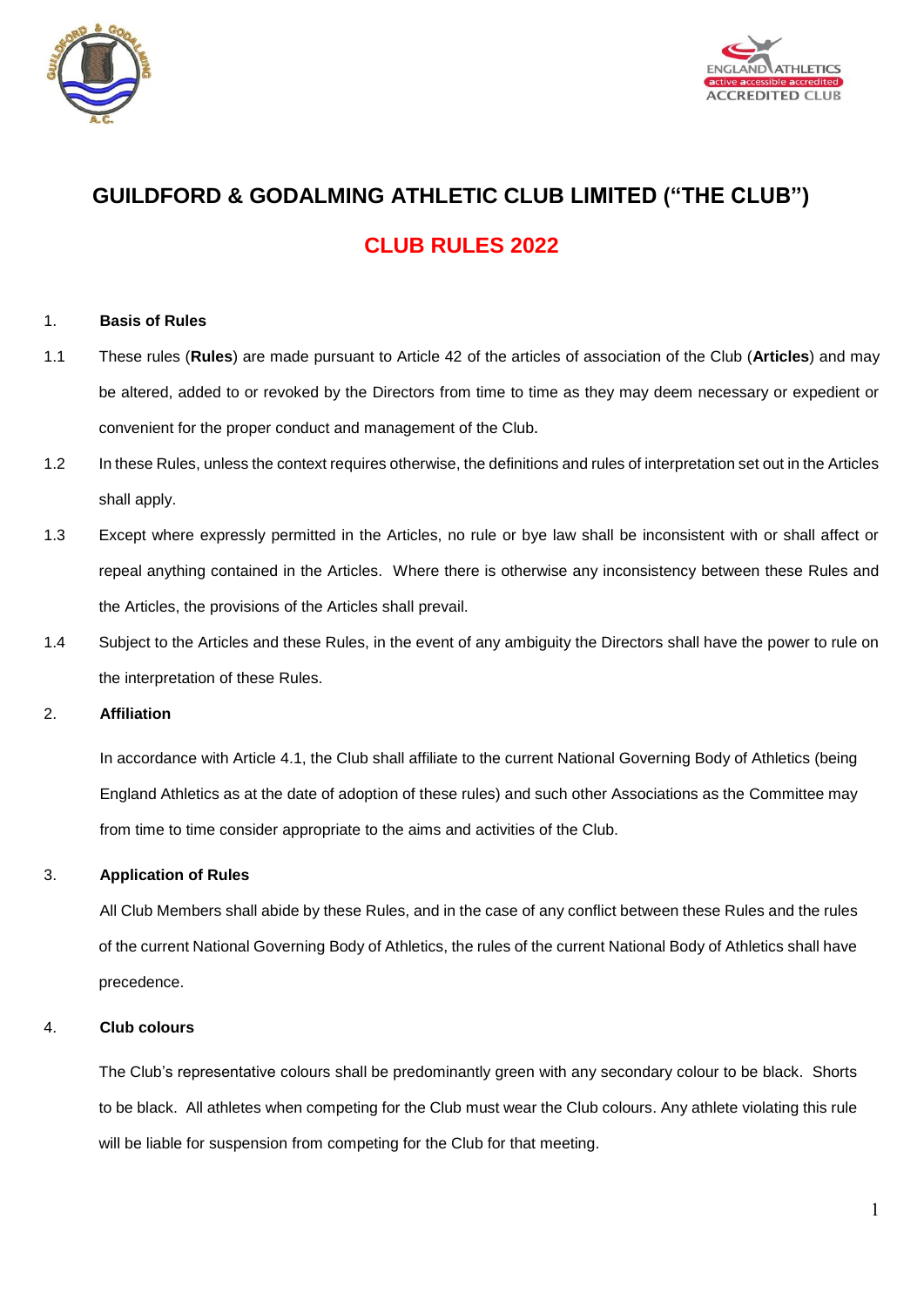



## 5. **Membership**

- 5.1 Under the Articles of the Club, the Club may have:
	- 5.1.1 **Legal Members**: who are recognised as such under the Companies Act 2006 and in respect of which the applicable provisions relating to the admission of, rights exercisable and attaching to Legal Membership are set out in Articles 9 and 11; and
	- 5.1.2 **Club Members:** who are participating members (as defined under Rule 5.3 below) of the Club and pay a subscription (or whose subscription is waived) to the Club in return for certain rights and privileges in relation to, amongst other things, participation in the Club's activities and/or access to its facilities.
- 5.2 The Club acknowledges that:
	- 5.2.1 Legal Members must also be Club Members.
	- 5.2.2 Club Members are not required to be Legal Members.
	- 5.2.3 Club Directors are required to be Legal Members while they remain in office.
- 5.3 The following shall be entitled to apply for Club Membership of the Company under Article 10
	- 5.3.1 Adults who participate, or participate more than occasionally, in the sporting activities of the Company (**participating members**), namely:
		- 5.3.1.1 participating in an eligible sport organised by the Club;
		- 5.3.1.2 being a match official for an eligible sport for the Club;
		- 5.3.1.3 coaching Club Members in an eligible sport;
		- 5.3.1.4 providing first aid to persons playing an eligible sport for the Club;
		- 5.3.1.5 being an accompanying individual (within the meaning of section 660(4A)(b) of CTA 2010) for the Club;
		- 5.3.1.6 driving a Club vehicle, or a vehicle hired by the Club, to transport persons listed in paragraphs 5.3.1.1 to 5.3.1.5 above or equipment on behalf of the Club for the purposes of the participation in activities referred to in those paragraphs;
		- 5.3.1.7 preparing or maintaining club sporting facilities or equipment for use in an eligible sport;
		- 5.3.1.8 being a Director, Officer or committee member of the Club; or
		- 5.3.1.9 undertaking a relevant training course for the purposes of paragraphs 5.3.1.1 to 5.3.1.4, 5.3.1.7 or 5.3.1.8 above.

provided that, where an event planned by the Club is cancelled due to extreme circumstances outside the Club's control, planned participation in that event is deemed to be participation.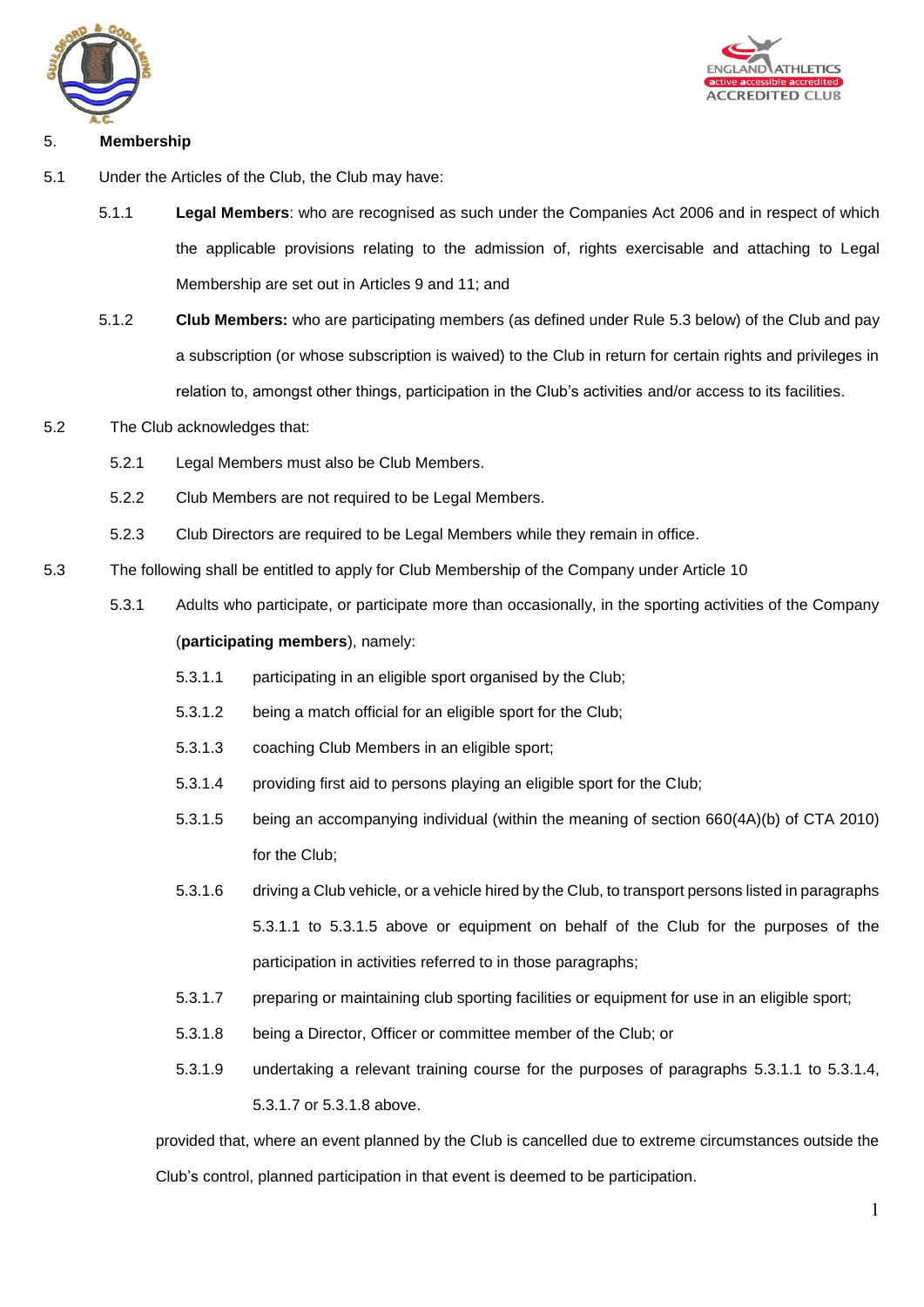



- 5.3.2 Parents of any person aged under 18 years who participates, or participates more than occasionally, in the sporting activities of the Club;
- 5.3.3 Adults who formerly participated, or formerly participated more than occasionally, in the sporting activities of the Club but who for reasons of age or ill health are no longer able to participate;
- 5.3.4 Supporters who help the Club to raise funds and provide a pool from which volunteers may be drawn;

5.3.5 Persons recognized as having made an outstanding contribution or given long service to the Club; **provided that** the number of social members shall be a minority of the total number of members at all times.

5.4 The Directors may appoint a Membership Secretary to deal with the processing of membership applications and resignations or expulsions. If there is no Membership Secretary, anything authorised or required to be given or sent to or served on the Club by being sent to the Membership Secretary may be given or sent to, or served on, a Director of the Club.

## 6. **Rights and Privileges of Legal Membership**

Legal Members are entitled to exercise all rights available to them under Companies Act 2006 and, further, under the Articles:

- 6.1 to receive notice of, attend, speak and vote on all matters at general meetings of the Company;
- 6.2 to receive all Company publications; and
- 6.3 to such other membership rights as the Company in general meeting shall from time to time determine.

## 7. **Rights and Privileges of Club Membership**

- 7.1 Club Members are entitled under these Rules:
	- 7.1.1 to receive notice of, attend and speak on all matters at general meetings of the Company;
	- 7.1.2 to propose and second candidates for election as Director(s) [or Officer(s) of the Club] and to vote on their election only;and
	- 7.1.3 to such other membership rights as the Company in general meeting shall from time to time determine.
- 7.2 Club members may be enrolled in one of the following categories:
	- 7.2.1 **Full members**: entitled to all benefits and activities offered by the Club (but not entitled to propose, second and/or vote at the AGM or any other general meetings in relation to the election, appointment or reappointment of the Directors of the Club as set out in Rule 5.3 above, **unless** they have reached the age of 18 at the time the meeting is held). Full members will include but not be limited to: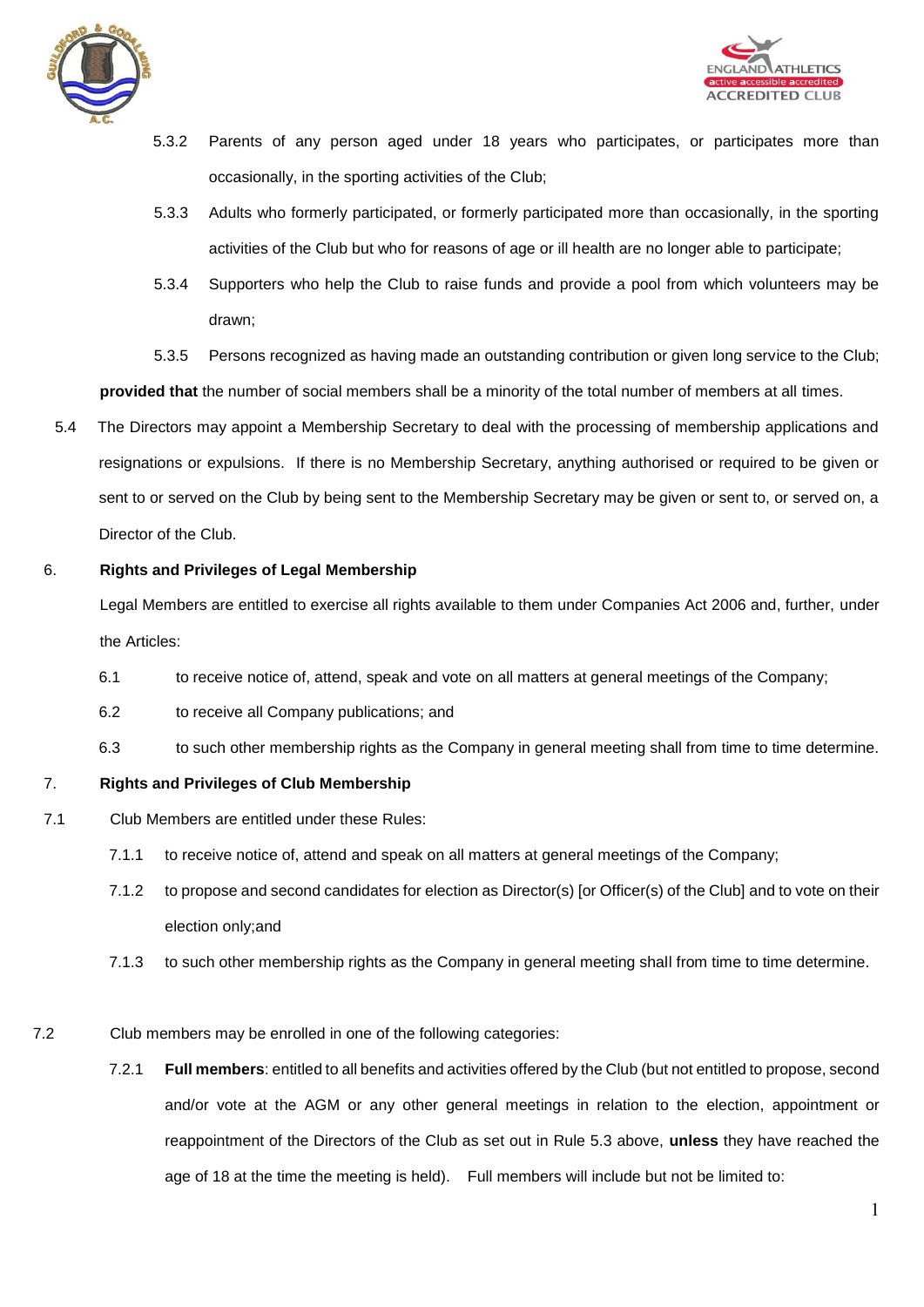



- 7.2.1.1 **Junior Members** (those eligible to compete for the Club in Under 13, Under 15, Under 17 and Under 20 competitions);
- 7.2.1.2 **Senior Members** (those who are over the age eligible to compete as a Junior this will include all members aged 20 and over), who wish to take part in training, competitions, athletics events, tournaments and related activities;
- 7.2.1.3 **Volunteer Members** including officials, coaches, parents or other volunteers associated with the Club.
- 7.2.2 **Honorary Vice-President**: The Club Members at the AGM shall have the power to elect Honorary vice-president(s), such election to be normally in recognition of service to the Club. Honorary vicepresidents shall have automatic full membership of the Club without payment of any subscription.
- 7.3 A Club Member may not exercise any of the rights and privileges available to him or her unless all subscriptions falling due for payment have been made in full.

## **8 Eligibility for and Admission to Club Membership**

Membership shall be open irrespective of political belief, nationality, religion, gender, sexual orientation, race, colour, ability or disability to anyone who wishes to participate in the activities of the Club, and shall be granted to any such person upon the lodgement with the Club Secretary of an application form signed by the applicant, or by a parent or guardian of an applicant under the age of 16 years, and approval by the Board of Directors by simple majority vote.

## **9 Resignation and Expulsion from Club Membership**

- 9.1 A Club Member intending to resign from the Club shall give notice in writing to the Club Secretary and that notice shall be considered by the Board of Directors within one calendar month of receipt. His/her Club Membership shall be deemed to have ceased on the day of posting or submitting of that notice, unless he/she is financially indebted to the Club, in which case the Board of Directors may withhold acceptance of the resignation until the indebtedness has been met. The date of resignation shall then be the date on which the debt is discharged.
- 9.2 The Board of Directors shall be empowered to expel any Club Member whose subscription is one year or more in arrears, provided that one months' notice in writing shall have been sent to such Club Member informing him or her of the proposed action. Any such Club Member shall be given reasonable opportunity to appeal to the Board of Directors prior to expulsion.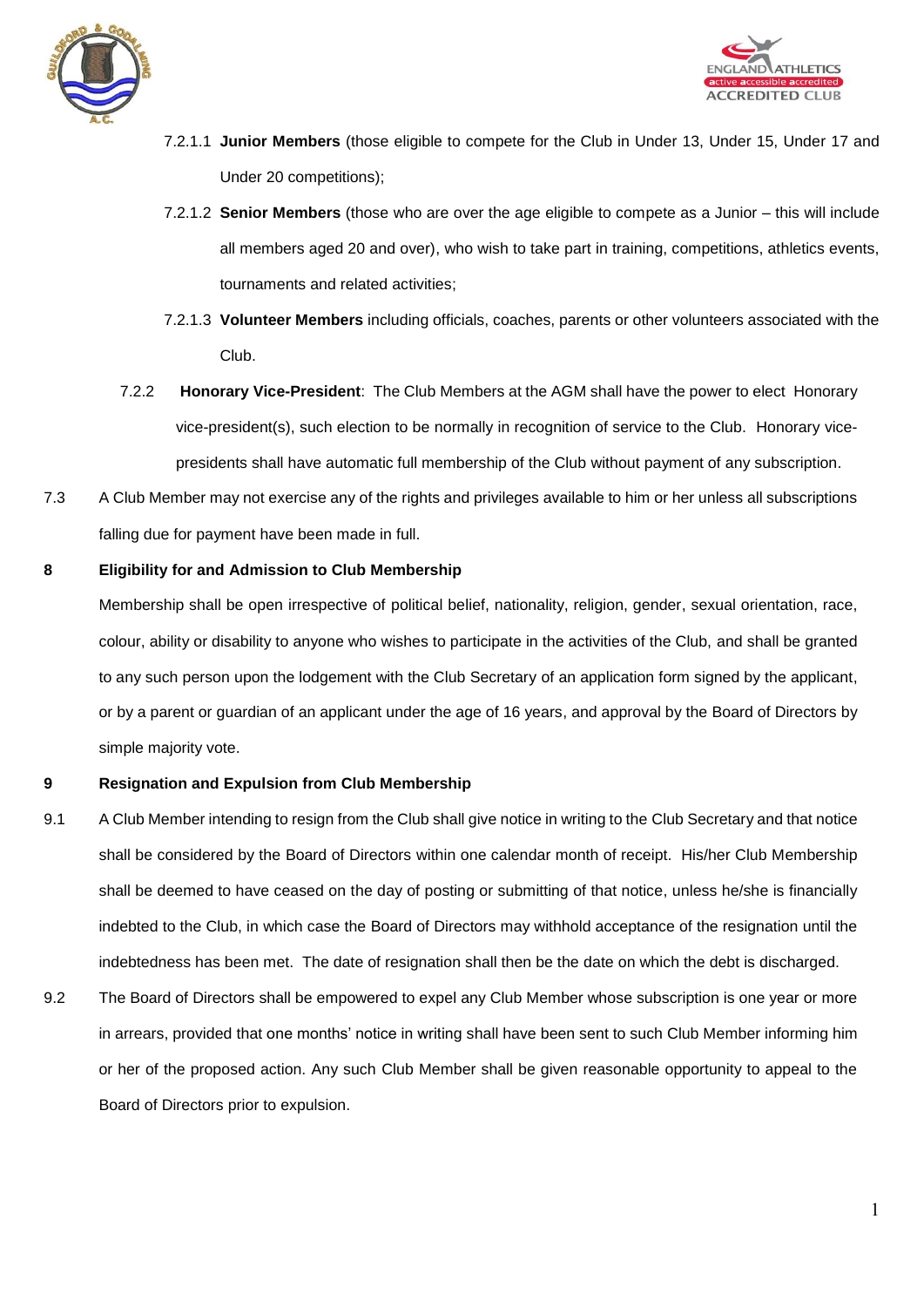



- 9.3 The Board of Directors shall be empowered to allow any Club Membership to lapse where it is considered inappropriate to enforce an expulsion order. The name and last known address of all expelled and lapsed members shall be sent to the Honorary Secretary of the current Regional Governing Athletic Body.
- 9.4 Please note that any expelled or lapsed Club Member may be banned by the current National Governing Body of Athletics from competing under the laws of the current National Governing Body of Athletics for a prescribed period and/or joining another club.
- 9.5 The Board of Directors shall have power to expel any Club Member whose actions or behaviour are deemed to have brought the Club into disrepute. Any such Club Member must be given the opportunity to appear before the Board of Directors prior to such expulsion.

#### **10 Subscriptions**

- 10.1 Club Membership subscription rates shall be determined by the Board of Directors as appropriate to the following twelve months from 1 April to 31 March. Subscriptions shall become due on 1 April each year. Membership renewal notices shall be sent or otherwise delivered to all Club members. Subscriptions shall be payable within one month of the renewal date.
- 10.2 The Board may fix different levels of subscription for different categories of Club Members under Article 10.4 and may also choose to waive part or all of the subscription for Club Members who meet certain criteria. For example, and by way of illustration only, Club Members who are full time students or who are experiencing financial hardship may be offered a reduced Club Membership subscription rate; volunteer Club Members may have their subscriptions (or those of their immediate family members) waived in part or in full; Club Members who have competed for the Club at national or international level or who have achieved a recognised "top 20" UK ranking in competition for the Club in the previous 12 months may have their subscriptions waived. The Board of Directors shall use reasonable endeavours to apply such criteria fairly and consistently and shall also endeavour to ensure that subscription levels set for Club Members do not preclude open membership of the Club.

#### **11 President**

A President shall be elected by majority vote of the Club Members at an AGM to serve for a period of two years and shall be eligible for re-election for further terms. The President will be appointed as a Legal Member and Director of the Club and shall have automatic Club Membership without payment of any subscription.

#### **12 Honorary Solicitor**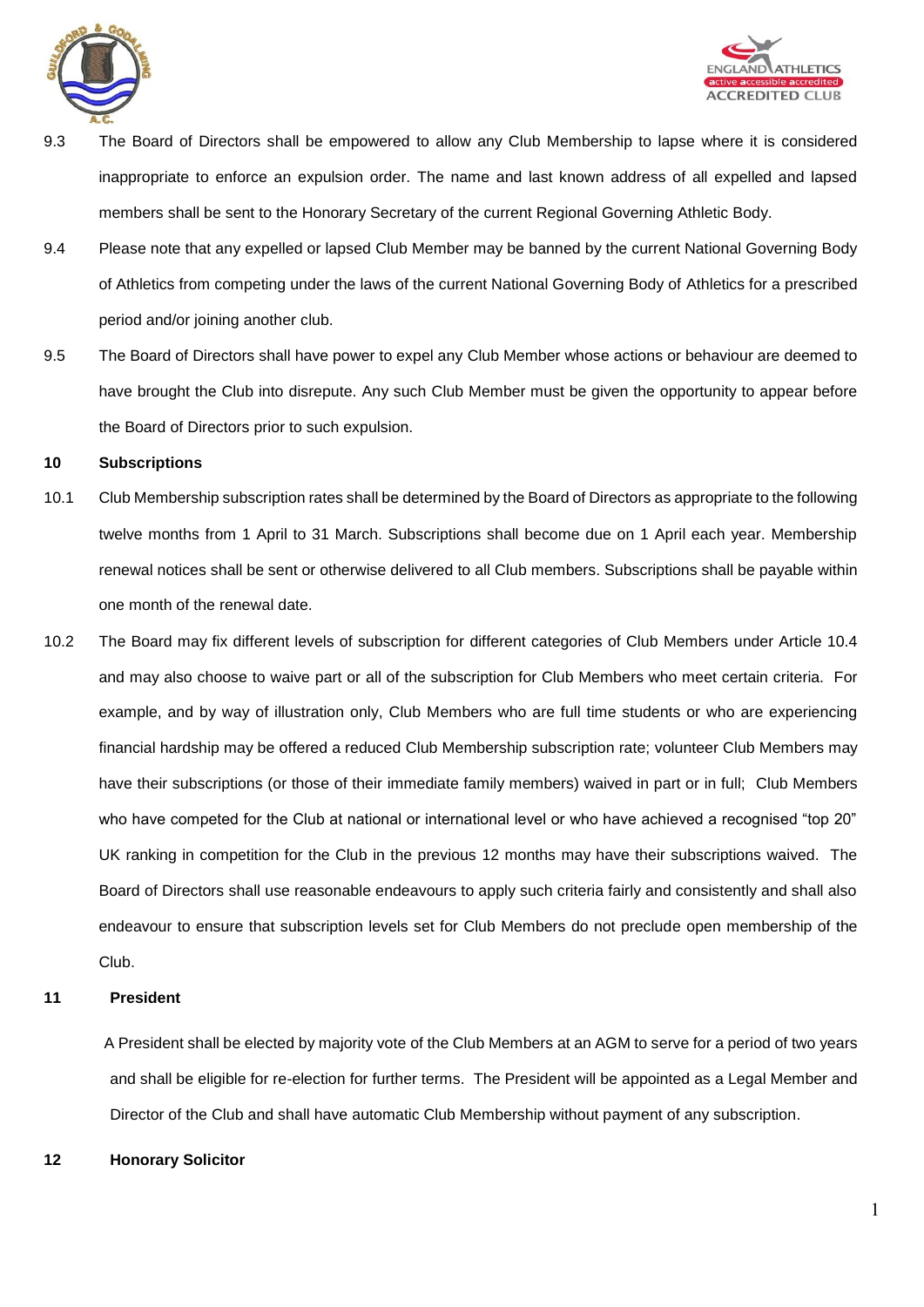



If possible, the Board of Directors shall appoint an Honorary Solicitor to the Club. Such appointment to be reaffirmed annually at the AGM.

#### **13 Accounts**

- 13.1 As set out in Article 38, the Directors are responsible for ensuring that the Club maintains accounting records and prepares annual accounts or financial statements as required under the Companies Act 2006. If required by law or in order to maintain CASC status, these accounts shall be subject to annual audit.
- 13.2 If an audit is not legally required or required to maintain CASC status, the accounts shall instead be subject to an independent review by a suitably qualified or experienced person who is not a Director of the Club or closely related to a Director of the Club and has not been involved in or assisted with the preparation of the accounts ("**the independent reviewer**"). The independent review should confirm that the annual accounts are in agreement with the accounting records of the Club. Although an audit is not being performed, if the person performing the independent review identifies any concerns about the maintenance of the accounting records or the completeness or accuracy of the accounts, these should be reported to the Board of Directors in the first instance and to the legal members or other authorities if the independent reviewer considers this to be necessary.

#### **14 Annual General Meeting**

- 14.1 The Annual General Meeting (AGM) shall be held during the first quarter in every year to receive the Directors' report and financial statements, for the previous financial period of 1 January to 31 December, elect officers and directors and deal with any other matters specified on the Agenda.
- 14.2 Club Members shall be welcome to attend the AGM although, unless they are also Legal Members, they are not eligible to vote on matters other than the election and appointment of Directors.
- 14.3 The Club Secretary shall give every Club Member the required notice of a general meeting. Notice of business, which it is desired to place on the agenda, must be given in writing to the Club Secretary at least 10 days prior to the meeting. This is to enable the Club Secretary to inform all club members of any additions before the meeting.

## **15 Club Records**

The Club will maintain records of the best individual and relay team performances a Club Member or team of Club Members has achieved when competing whilst they are a member of the Club ("**Club Records**"). The